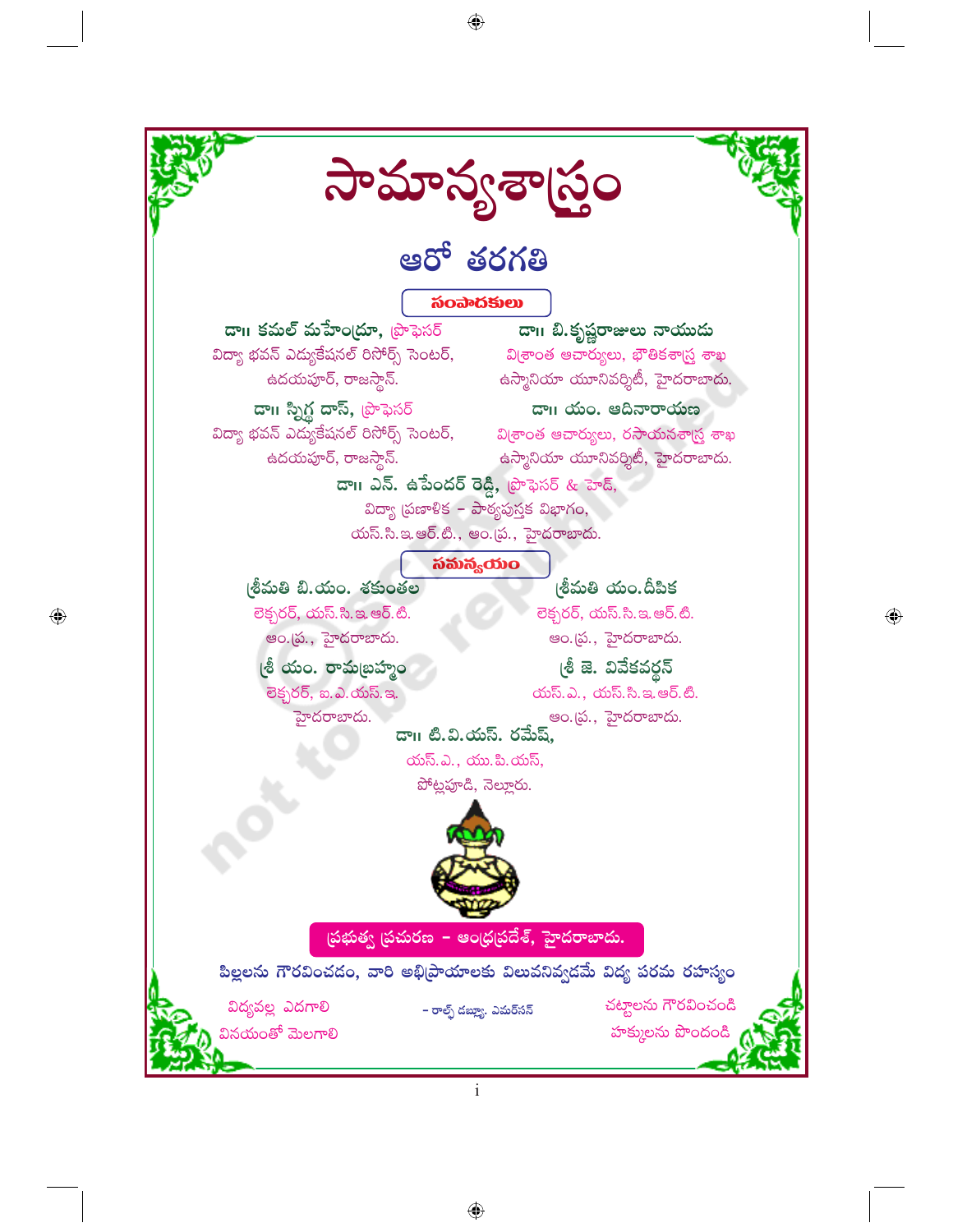**©Government of Andhra Pradesh, Hyderabad.**

 $\bigoplus$ 

*New Edition First Published 2012*

### All rights reserved.

No part of this publication may be reproduced, stored in a retrieval system, or transmitted, in any form or by any means without the prior permission in writing of the publisher, nor be otherwise circulated in any form of binding or cover other than that in which it is published and without a similar condition including this condition being imposed on the subsequent purchaser.

The copy right holder of this book is the Director of School Education, Hyderabad, Andhra Pradesh.

This Book has been printed on 80 G.S.M. Map litho Paper, Title Page 200 G.S.M. White Art Card

 $\bigoplus$ 

 $\bigoplus$ 

Free Distribution by Government of Andhra Pradesh

*Printed in India* at the Andhra Pradesh Govt. Text Book Press, Mint Compound, Hyderabad, Andhra Pradesh.

–– o ––

ii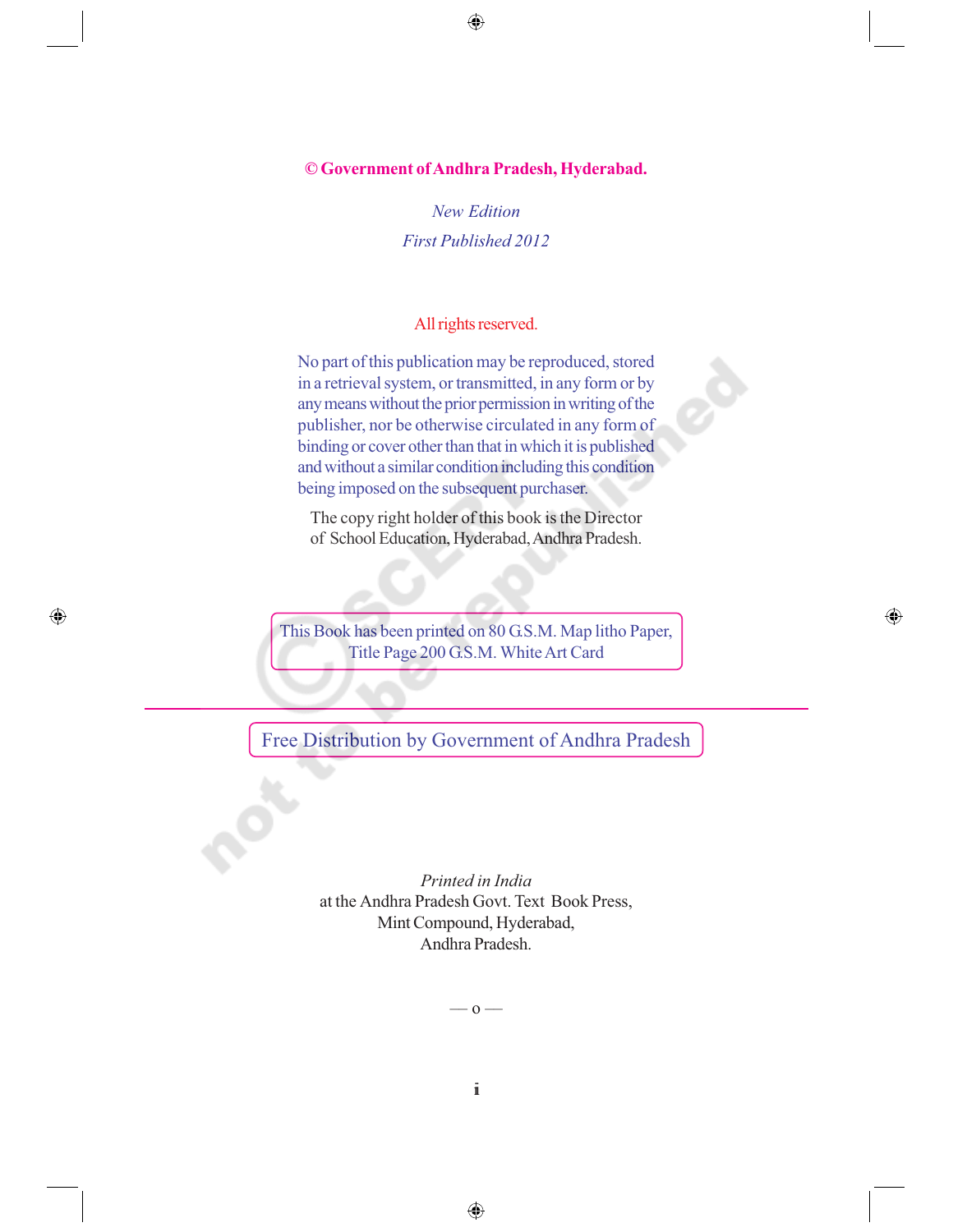### పార్యపుస్తక అభివృద్ధి మండలి

 $\bigoplus$ 

(శీమతి బి.శేషుకుమారి సంచాలకులు,  $\omega$ స్.సి.ఇ.ఆర్.టి., అం.[ప., హైదరాబాద్.

 $\overline{\mathbf{c}}$ າ alles and  $\overline{\mathbf{c}}$  alles and  $\overline{\mathbf{c}}$  alles alles and  $\overline{\mathbf{c}}$ విద్యా (పణాళిక – పాఠ్యపుస్తక విభాగం, యస్.సి.ఇ.ఆర్.టి., అం.(ప., హైదరాబాద్.

(శి బి. సుధాకర్ సంచాలకులు, (పభుత్వ పాఠ్యపుస్తక ము(దణాలయం, అం.[ప., హైదరాబాద్.

### *<u>ರಕೆಯಿಶಲು*</u>

డా॥ టి.వి.యస్. రమేష్, యస్.ఎ. యు.పి.యస్., పోట్లపూడి, నెల్లూరు.

డా॥ కె. సురేష్, యస్.ఎ. జడ్.పి. హెచ్.యస్., పసరగొండ, వరంగల్.

డా॥ యస్. విష్ణవర్థన్ రెడ్డి, యస్.ఎ. జద్.పి. హెచ్.యస్., కదాల్, మహబూబ్నగర్.

(శీ నోయల్ జోసెఫ్, హెచ్.యం. సెయింట్. జోసెఫ్స్ హైస్కూల్, రామగుండం, కరీంనగర్.

(శీ సంజీవ్ కుమార్, యస్.ఎ. జద్.పి. హెచ్.యస్., ఆమ్గాపూర్, నిజమాబాదు.

(శీ యల్.వి. చలపతి రావు, పి.జి.టి. ఎ.పి.ఆర్,యస్.(బి), నిజాంపట్నం, గుంటూర్.

(**శీ యం. రామ**(బహ్మం, లెక్చరర్ ఐ.ఎ.యస్.ఇ., మాసబ్ టాంక్, హైదరాబాదు.

> డా।। పి. శంకర్, లెక్చరర్ డైట్, వరంగల్

(శీ జె. వివేకవర్గన్, యస్.ఎ. యస్.సి.ఇ.ఆర్.టి., ఆం.(ప., హైదరాబాదు.

(శీ వై. వెంకటరెడ్డి, యస్.ఎ. జడ్.పి. హెచ్.యస్., కుడకుడ, నల్తొండ.

(శీ డి. మధుసూదన రెడ్డి, యస్.ఎ. జద్.పి. హెచ్.యస్., మునగాల, నల్గొండ.

(శీ ఎ. నాగరాజశేఖర్, యస్.ఎ. జద్.పి. హెచ్.యస్., చాటకొండ, ఖమ్మం.

### **చిత్రకారులు**

(శీ కె. (శీనివాస్, యస్.ఎ. జద్.పి. హెచ్.యస్., పోచంపల్లి, నల్గొండ.

 $\bigoplus$ 

యు.పి.యస్., అల్వాల, అనుముల (మం), నల్గొండ.

(శీ బి. కిషోర్ కుమార్, యస్.జి.టి. (శీ సి.హెచ్.వెంకటరమణ, యస్.జి.టి పి.యస్.వీర్యానాయక్ తండా, అర్వపల్లి (మం), నల్గొండ.

 $\bigoplus$ 

#### යී.ඪී.ඨ. & යීඞීබ໐ර්

(**శీ కిషన్ తాటోజు,** కంప్యూటర్ ఆపరేటర్ యస్.సి.ఇ.ఆర్.టి., ఆం.(ప., హైదరాబాదు.

l**లీ ఆర్. మధుసూదనరావు,** కంప్యూటర్ ఆపరేటర్ యస్.సి.ఇ.ఆర్.టి., ఆం.ప్ర., హైదరాబాదు.

(**శీ యం.డి. ఆయ్యూబ్ అహ్మద్,** కంప్యూటర్ అపరేటర్ యస్.సి.ఇ.ఆర్.టి., ఆం.(ప., హైదరాబాదు.

(శీ జి.వి. గోపాలకృష్ణ, కవర్ పేజీ డిజైనర్, నెల్లూర్.

Ш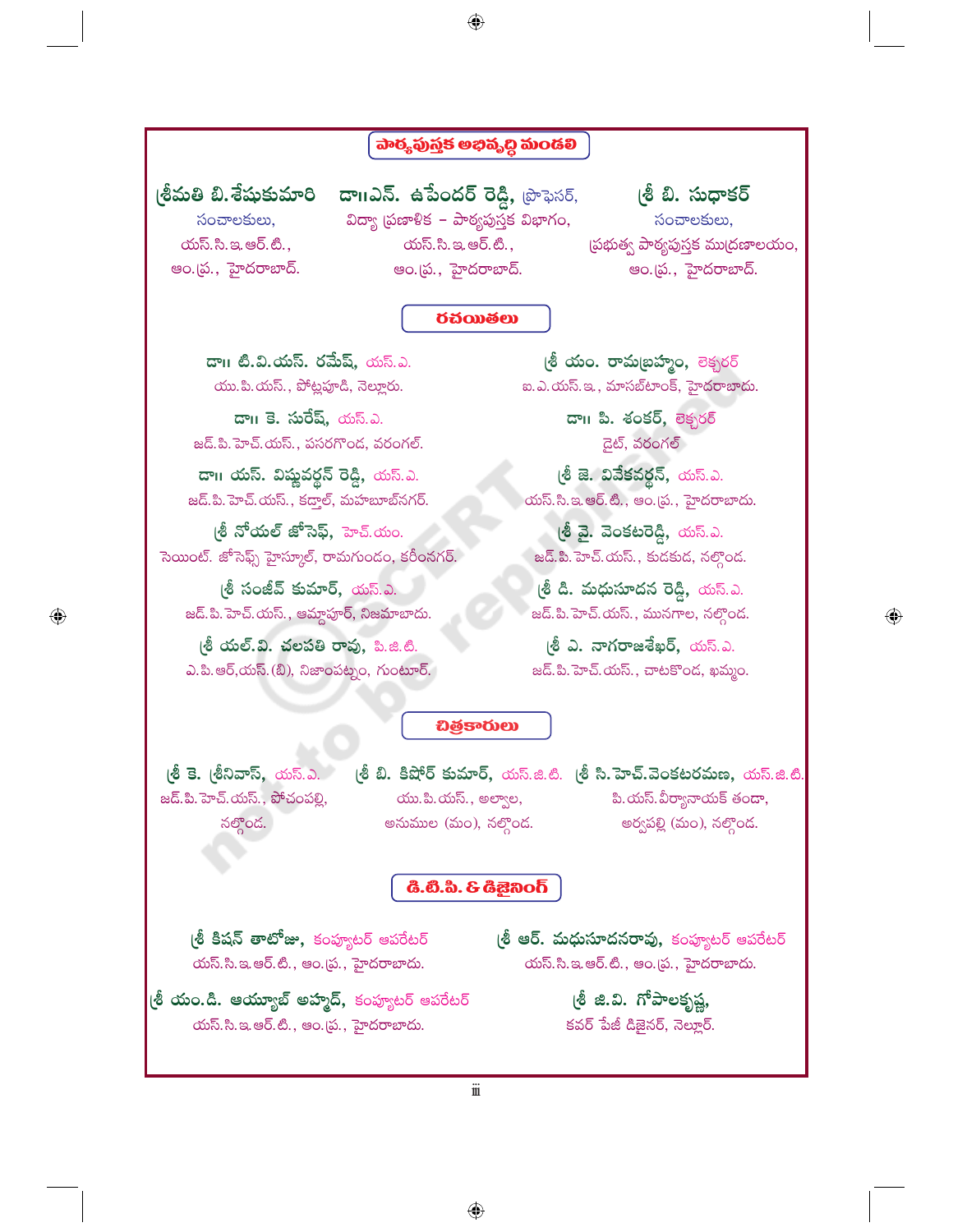### ముందుమాట

 $\bigoplus$ 

'ఆలోచన' (పకృతి మనిషికి (పసాదించిన గొప్ప వరం. మనిషి తన ఆలోచనతో జ్ఞానాన్ని సృష్టిస్తాదు, పునర్నిర్మిస్తాడు. దీని కోసం సరికొత్తగా ఊహిస్తూ, చూస్తూ, చేస్తూ, సవరించుకుంటూ ముందుచూపుతో కొనసాగుతాడు. దానినే మనం శార్ర్తమని పిలుచుకుంటున్నాం. శార్<mark>త్రం ఒక (క్రమబద్ధమైన ఆలోచనా</mark> (సవంతి. ఒక నిరూపిత సత్యం. విశ్వ రహస్యాలను ఛేదిస్తూ విజ్ఞానశా[స్రం రోజురోజుకు కొత్త పుంతలు తొక్కుతోంది. శార్ష్త సాంకేతిక రంగాలు నిరంతరం సరికొత్త ఆవిష్కరణలు చేస్తూ మానవ జీవితాన్ని  $\tilde{\omega}$ ఖమయం చేస్తున్నాయి.

శా[స్త్ర విజ్ఞానంతో మనిషి [పకృతిని అర్థం చేసుకోవాలి. [పకృతిని సమర్ధవంతంగా వినియోగించుకోవాలి. .<br>పకృతిని పరిరక్షించాలి. కానీ మనం మొదటి రెండింటికే (పాధాన్యతనిచ్చి చివరి విషయాన్ని మరచిపోతున్నాం. మరుగున పడేస్తున్నాం. ఛలితంగా ఈనాడు ఎన్నో ఉప(దవాలు మానవాళిని నలుదిక్కులా చుట్టుముదుతున్నాయి. ముందుచూపులేని మానవ చేష్టలు భూగోళపు భుగభుగలకు కారణమవుతున్నాయి.

తరగతి గదులలో రూపుదిద్దుకుంటున్న రేపటి తరానికి సైన్సు నేర్పడమంటే సూ(తాలు, సిద్ధాంతాలు, (పయోగాలను పరిచయం చేయడం మాత్రమే కాదు, (పకృతిని చూసి స్పందించే మనుసున్న మనుషులుగా తీర్చిదిద్దాలి. జీవ వైవిధ్యాన్ని కాపాడడం తమ కర్తవ్యంగా భావించే వ్యక్తులుగా రూపుదిద్దాలి. సైన్సు <mark>నేర్చుకోవడమంటే సమాజహితాన్ని కోరుకోవడమనీ, మానవ</mark> సంక్షేమాన్ని కాంక్షించడమనీ తెలుసుకొనేలా చేయాలి.

 $\hat{\mathbb{Q}}$ 

 $\bigoplus$ 

శా[స్త్ర విజ్ఞానం పుస్తకాల్లో, [పయోగశాలల్లో మా[తమే దాగి ఉండదనీ అమ్మ వందే వంటలోనూ, అదునుచూసి పొలం దున్నే రైతులోనూ, కుమ్మరి సారెలోంచి పుట్టుకొచ్చే మట్టికుందలోనూ సైన్సే ఉందని తెలుసుకోగలగాలి. స్థానిక జ్ఞానం తరగతి గదికి తరలి రావాలి. రాజ్యాంగం నిర్దేశించిన విలువలు పాటించాలన్నా, జీవన నైపుణ్యాలను పెంపొందించుకోవాలన్నా సునిశిత పరిశీలన, తార్కిక ఆలోచన అవసరం. ఇది సైన్సు అధ్యయనం ద్వారా సాధ్యమవుతుంది. సైన్సు అధ్యయనం పిల్లల్లో సృజనాత్మక కోణాన్ని ఆవిష్కరింపజేయాలి. సున్నితమైన మనసును వికసింపచేయాలి. (పశ్నించే తత్వాన్ని పెంపొందించాలి. ఆత్మవిశ్వాసాన్ని కలిగించాలి. పిల్లలలో సహజంగా ఉండే తెలుసుకోవాలన్న తపనను తట్టి లేపేదిగా ఉండాలే తప్ప కప్పిపుచ్చేదిగా ఉండరాదు. ఇందుకోసం సాం(పదాయకంగా సైన్సు పట్ల మనకున్న దృక్పథం మారవలసిన అవసరముంది. సైన్సు పేరిట ఇంతకాలంగా అనుసరిస్తున్న విధానాలను సంస్కరించుకోవడం అవసరమంటూ జాతీయ విద్యా (పణాళిక చ(టం చేసిన సూచనలు సహేతుకమే కాదు, అనుసరణీయం కూడా.

విద్యా హక్కు చట్టం, రాష్ట్ర విద్యా (పణాళిక చట్రం ఆధారంగా రూపొందిన విజ్ఞాన శాస్త్ర ఆధారప(తంలో పేర్కొన్న విద్యా (పమాణాలను దృష్టిలో ఉంచుకొని నూతన పాఠ్యపుస్తకాలు రూపొందాయి. పాఠ్యపుస్తకం కేవలం సమాచారాన్ని ఇచ్చేదిగా కాకుండా తరగతి గదుల్లో విద్యార్థులు ఉపాధ్యాయులు కలిసి జ్ఞానాన్ని

 $\dot{\mathbb{N}}$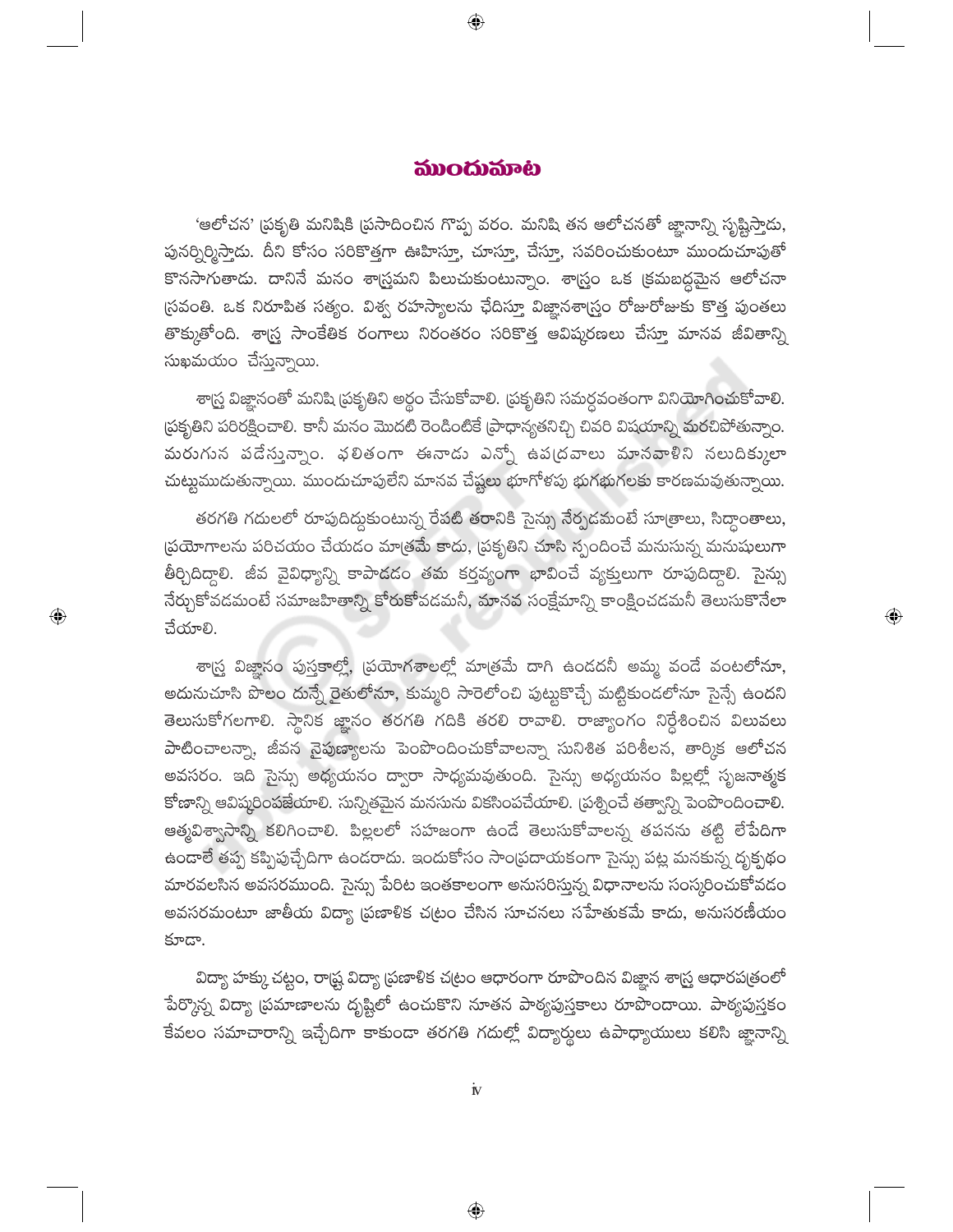నిర్మితం చేసుకొనేందుకు వీలుగా వివిధ కృత్యాలతో పాఠ్యపుస్తకాలు రూపొందాయి. ఇందుకోసం జట్ట పనులు, చర్చలు, (పయోగాలు, పరిశీలనలు, సమాచార సేకరణలు, విశ్లేషణలు పాఠాలలో అంతర్భాగమై కనిపిస్తాయి. బహు కోణాలలో ఆలోచించేందుకు, సమాధానమిచ్చేందుకు వీలుగా విభిన్న (ప్రక్రియలతో మూల్యాంకనం కూడా నేర్చుకోవడంలో ఒక భాగంగా ఉండేలా రూపొందింది. ఉపాధ్యాయ మిత్రులు సైన్సు బోధనను ఒక ఆసక్తికరమైన కార్యకలాపంగా నిర్వర్తించేందుకు ఈ పాఠ్యపుస్తకం ఎంతగానో ఉపయోగపడుతుందని భావిస్తున్నాం.

నూతన కోణంలో సైన్సును తరగతి గదులలో ఆవిష్కరింపచేయడానికి పాఠ్యపుస్తక రూపకల్పనలో సహకరించిన విద్యాభవన్ సొసైటీ, రాజస్థాన్ వారికి, సంపాదకులు, రచయితలు, చి[తకారులు, [గాఫిక్ డిజైనర్లందరికీ అభినందనలు. పాఠ్యపుస్తకంలో భాషాపరంగా సవరణలు చేసిన దా॥ పోరంకి దక్షిణామూర్తి, \_\_<br>వి[శాంత ఉపసంచాలకులు, తెలుగు అకాడమీ గారికి [పత్యేక ధన్యవాదాలు. విద్యావేత్తలు, ఉపాధ్యాయులు, తల్లిదం[దులు, స్వచ్ఛంద సంస్థలు నూతన పాఠ్యపుస్తకాలను సమ[గంగా విశ్లేషించి మరింత సమర్థవంతంగా పాఠ్యపుస్తకాలను అందించేందుకు ఇచ్చే సూచనలు, సలహాలను స్వాగతిస్తున్నాం. సరికొత్త రీతిలో రూపొందిన సైన్సు పుస్తకాలను ఉపాధ్యాయలోకం సొంతంచేసుకుంటుందని శాస్త్రీయ వైఖరిని పెంపొందించుకోవడంలో విద్యార్థిలోకం ముందడుగు వేస్తుందని ఆశిస్తూ...

విజ్ఞానాభి వందనాలతో...

 $\mathbf{V}$ 

 $\bigoplus$ 

 $rac{c}{\sqrt{c}}$ 

 $\bigoplus$ 

# (శీమతి బి. శేషుకుమారి

డైరెక్టర్, యస్.సి.ఇ.ఆర్.టి., అంద్రప్రదేశ్, హైదరాబాదు.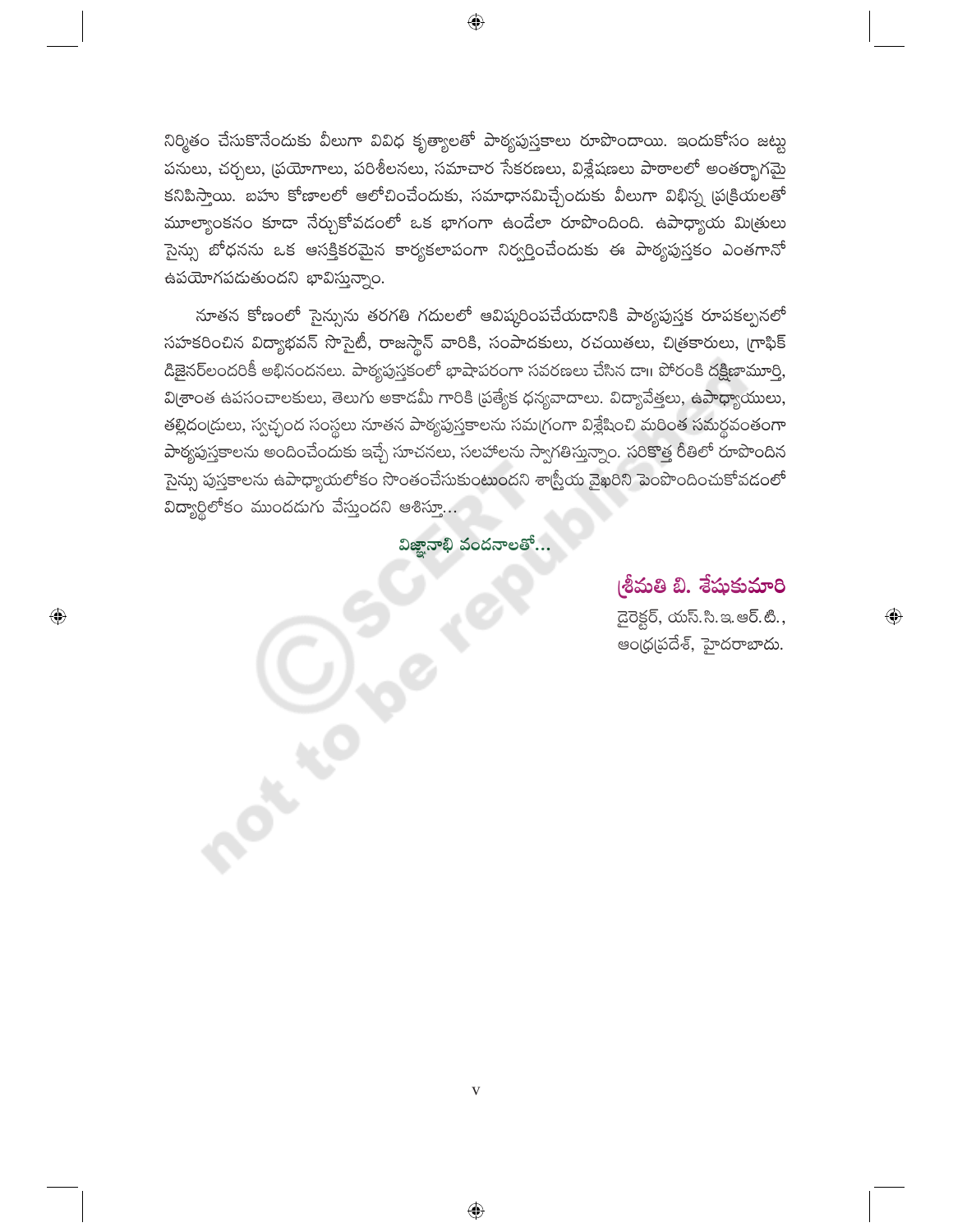# పాఠం నేర్పేముందు...

 $\bigoplus$ 

ఆటపాటలతో సాగే ఆనందకర బాల్యాన్ని విజ్ఞానలోకంలో విహరింపజేయదానికి తలుపులు తెరిచి స్వాగతిస్తూ ఈ పాఠ్యపుస్తకం రూపొందింది. పిల్లలది సృజనాత్మక (పపంచం. (పతిదీ తెలుసుకోవాలని, తరచిచూదాలని తపించే మనసు వారిది. ఇదే శా(స్తాన్ని అధ్యయనం చేయదానికి అత్యంత అవసరమైన పునాది. పాఠశాలలో పిల్లలను శా(స్తాధ్యయనానికి సిద్ధంచేసే ముందు ఉపాధ్యాయలోకం (పతీసారీ మననం చేసుకోవాల్సిన సంగతులను సమీక్షిద్ద<mark>ా</mark>ం.

విద్యా (పణాళిక చ(టం - 2005, రా(ష్ట విద్యా (పణాళిక చ(టం-2011 సూచనల (పకారం (పాథమికోన్నత తరగతులలో విజ్ఞానశా(స్తమంటే (పకృతిని పరిశీలించడం, అర్థంచేసుకునేందుకు (పయత్నించడం. ఇందుకోసం, ఎందుకు? ఏమిటి? ఎలా? అని (పశ్నించాలి. ఏమి జరుగుతుందో ఫలితాలు ఎలా ఉంటాయో ఊహించగలగాలి. పరిసరాలలో అందుబాటులో ఉండే వనరులతో చేసిచూసి నిర్థారించుకోవాలి. పరిశీలనల ఆధారంగా సూత్రీకరించగలగాలి. మన దైనందిన జీవితాన్ని (పభావితం చేసే [పాకృతిక దృగ్విషయాలను అంటే గాలి, నీరు, నేల, వేడి, కాంతి, ఆహారం, వృక్షజంతుజాలం మొదలైన అంశాలను నిజజీవిత అనుభవాలలోంచి అర్థంచేసుకునే (పయత్నం కొనసాగాలి. మనం సుఖవంతమైన జీవనం గడపడానికి విజ్ఞానశా(స్తాల ఆవిష్కరణలే కారణమన్నది గుర్తింపచేయడం ద్వారా పిల్లలు (పతి పాఠంలో (పాకృతిక విశేషాలన్నింటిని అభినందించగలగాలి. (పకృతిని ఉపయోగించుకోవడంతో సరిపెట్టుకోకుండా (పశంసించే (సున్నిత) మనస్సును పెంపొందించాలి. రాజ్యాంగ విలువలను పాటించే నడవడికను, వైఖరులను పెంపొందించుకోవడానికి సైన్స్ పాఠాన్ని అధ్యయనం చేయాలో ఉపాధ్యాయులు ఆలోచించాలి. అందుకే ఉపాధ్యాయులు పాఠం చెప్పేముందు పాఠ్యప్రణాళిక ఉద్దేశ్యాలను, తాత్విక నేపథ్యాన్ని అవగతం చేసుకోవాలి.

 $\bigoplus$ 

### విద్యా (పమాణాల గురించి...

 $\bigoplus$ 

జాతీయ, రాట్ట్ల విద్యాప్రణాళిక చ(టాలు, విజ్ఞానశా[స్త్ర ఆధార ప(తాలతోపాటు విద్యాహక్కు చట్టం కూడా పిల్లలలో తరగతికి తగిన సామర్థ్యాలు సాధింపజేయడం పాఠశాల బాధ్యతగా పేర్కొంది. వాటి గురించి పరిశీలిద్దాం. విజ్ఞానశా్న్రం నేర్చుకోవడమంటే కేవలం విషయజ్ఞానం మాత్రమే కలిగి ఉండడం కాదు. పిల్లలు శాద్ర్ విషయం గురించి పరికల్పనలు చేయాలి. వాటిని పరీక్షించడానికి (పయోగాలు, పరిశీలనలు చేయాలి. సమాచారాన్ని సేకరించాలి. దానిని విశ్లేషించగలగాలి. సొంతంగా కొన్ని అభి[ప్రాయాలను, నిర్ధారణలను రాయగలగాలి. పాఠశాల బయట, లోపల చూసిన, చేసిన అంశాలను చిత్రించగలగాలి. వీటన్నింటితో పాటు అత్యంతకీలకమైన విషయం ఏమిటంటే పిల్లలు వివిధ [పాకృతిక అంశాలను శాస్ర్తీయ విషయాలను అభినందించగలగాలి. జీవవైవిధ్యంపట్ల తనకంటూ (పత్యేక వైఖరినికలిగి ఉండాలి. విద్యా (పమాణాలను పిల్లల్లో సాధింపజేయడమే ఉపాధ్యాయులు తమ విద్యుక్త ధర్మంగా గుర్తించాలి.

 $\overline{M}$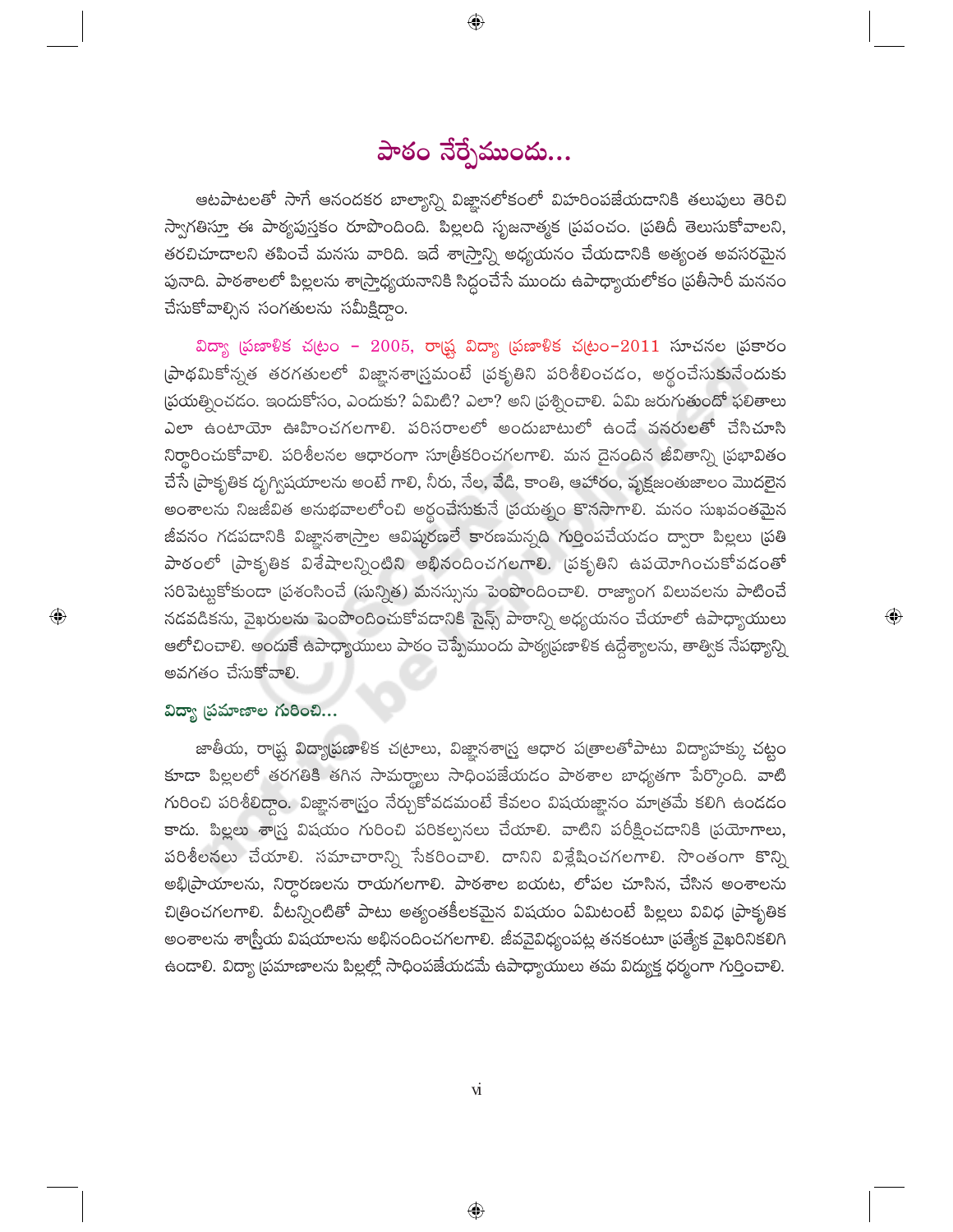## బోధనా వ్యూహం గురించి...

పాఠం నేర్పడం అంటే పాఠ్యపుస్తకంలోని అంశాలను చెప్పడం కాదు. పాఠం ఏ తాత్విక పునాదులమీద రూపొందిందో గుర్తించి ఆ విధమైన (పవర్తనా మార్పుకు దారితీసేలా కృషిచేయడం. ఇందుకోసం ఉపాధ్యాయులకు బోధనావ్యూహాలు రూపొందించాలి.

 $\bigoplus$ 

- $\bullet$  పాఠ్యపుస్తకం మొత్తం సమాచారాన్ని అందించడం. పిల్లలు పరిశీలించడం, చర్చించడం, (పయోగాలు చేయడం, సమాచారం సేకరించడం ద్వారా జ్ఞాననిర్మాణం చేసుకొనేలా బోధనావ్యూహాలు ఉండాలి.
- పాఠ్యాంశానికి సంబంధించిన (పాథమిక అవగాహనను గుర్తించడానికి మైంద్మ్యాపింగ్ నిర్వహించాలి.
- $\bullet$  ఆలోచన రేకెత్తించే (ప(కియ ద్వారా చర్చకు సిద్దంచేయాలి. ఇందుకోసం పాఠ్యపుస్తకంలో ఇచ్చిన ప్రశ్నలను సమర్థవంతంగా వినియోగించాలి. అవసరాన్ని బట్టి అనుబంధ[పశ్నలు చొప్పించాలి.
- $\bullet$  విషయాన్ని అర్థంచేసుకోవడానికి, పాఠ్యపుస్తకాన్ని చదవడం తప్పనిసరి అంశంగా పరిగణించాలి.
- $\bullet$  సైన్స్ పాఠం చెప్పేటపుడు పుస్తకం చూడకూడదన్న అపోహ తొలగించుకోవాలి.
- $\bullet$  అవసరమైన (పయోగాలు, కృత్యాలు నిర్వహించడానికి కావలసిన పరికరాలు (పణాళికలు ముందుగానే సిద్ధంచేసుకోవాలి. ముందస్తు (పణాళికలు కూడా అభ్యసనలో భాగమే కాబట్టి పనిలో కూడా పిల్లలు ,<br>భాగస్వాములయ్యేలా చూడాలి.
- విషయాన్ని అవగతం చేసుకోవడానికి అవసరమైన గ్రంథాలయ పుస్తకాలు, రిఫరెన్సులు, ఇంటర్నెట్ మొదలైన సౌకర్యాలన్నీ అందుబాటులో ఉంచుకోవాలి.

 $\bigoplus$ 

- (పతి పాఠంలోనూ పిల్లలు (ఫాకృతిక దృగ్విషయాలను (పకృతి గొప్పదనాన్ని (పశంసించేందుకు అభినందించేందుకు వీలుగా కృత్యాలు ఉండేలా చూడాలి.
- $\bullet$  జీవవైవిధ్యాన్ని అర్ధంచేసుకోవడానికి, పర్యావరణ పరిరక్షణ బాధ్యత గుర్తించడానికి (పతి పాఠంలో వీలైన అన్ని <mark>సందర్భా</mark>లలో చర్చించే (పయత్నంచేయాలి.
- $\bullet$  సిలబస్ ఆధారంగా (పతి సంవత్సరం ఆయా రంగాలలో జరుగుతున్న నూతన పరిశోధనలు, ఆవిష్మరణలకు సంబంధించిన సమాచారాన్ని సేకరించి పాఠంతో జతచేసుకోవాలి.

## కృత్యాల నిర్వహణ గురించి...

 $\bigoplus$ 

విజ్ఞానశా[స్త్ర తరగతిలో నేర్చుకోవదాన్ని నేర్పడమే (పధాన కర్తవ్యం. కాబట్టి పిల్లలు పాఠ్యపుస్తకంలో నిర్థారించిన వ్యక్తిగత, జట్టు, మొత్తం తరగతి కృత్యాలలో పాల్గొంటూ జ్ఞాననిర్మాణం చేసుకునేలా చూడాలి.

• (పయోగశాలలోగానీ ఇంటివద్దగానీ చేయవలసిన (పయోగాల గురించి ముందుగా అవగాహన కలిగించడంతోపాటు పూర్తిచేసిన తర్వాత నివేదికలు పరిశీలించాలి.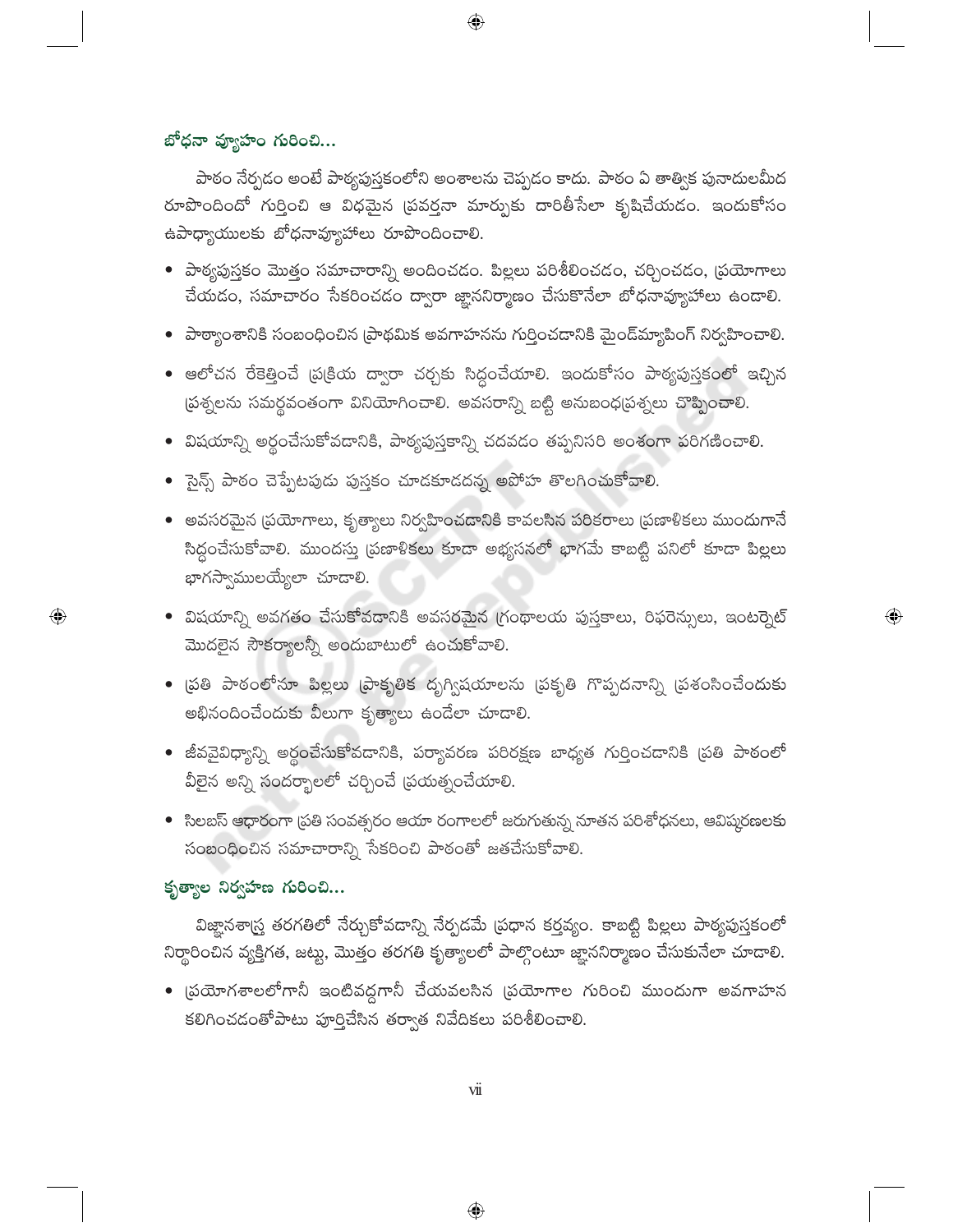• పాఠ్యపుస్తకంలో సూచించిన 'మీ నోటు పుస్తకంలో రాయండి,' 'బొమ్మ గీయండి' మొదలగు అంశాలను అప్పటికప్పుడు చేయించాలి.

 $\bigoplus$ 

- కొన్ని పాఠ్యాంశాలలోని (ఉదా॥ జంతువుల ఆహారం, మనచుట్టూ జరిగే మార్పులు) కృత్యాలను ఆ పాఠం నేర్చుకుంటున్న సమయంలోనే కాకుండా సంవత్సరం పొడవునా వీలైన అన్ని సందర్భాలలో పరిశీలనలు చేసేలా చూడాలి.
- $\bullet$  పాఠశాల బయట సమాచారం సేకరించడానికి క్షేత్ర పర్యటనలు ఉపాధ్యాయుని సమక్షంలో జరిగేలా చూడాలి. అవసరాన్ని బట్టి ఇంటి పనిగా కేటాయించాలి.
- (పత్యామ్నాయ పరికరాలను, కృత్యాలను రూపొందించుకోవడానికి స్థానిక వనరులు వినియోగించుకోవాలి.
- $\bullet$  పాఠ్యపుస్తకంలో నిర్దేశించిన (పాజెక్టులు, క్షేత్ర పర్యటనలు, (పయోగాలు మొదలైనవాటన్నింటిని  $180$ పని దినాలలో పూర్తిచేసేలాగా ఉపాధ్యాయుడు స్పష్టమైన (పణాళికను రూపొందించుకోవాలి.
- ప్రతిపేజీలో చివర బాక్స్లలో ఇచ్చిన సమాచారం అదనపు సమాచారం మాత్రమే. పిల్లలతో చర్చించ<mark>దా</mark>నికి మాత్రమే ఉపయోగించాలి.

## మూల్యాంకనం గురించి...

 $\bigoplus$ 

మూల్యాంకనం చేయడమంటే పిల్లలు ఏ విషయాన్ని ఎంతవరకు నేర్చుకున్నారని పరిశీలించే ధోరణిలో కాకుండా దానిని కూడా నేర్చుకోవడంలో భాగంగానే (Assessment for Learning) గుర్తించాలి. పాఠ్యపుస్తకంలో చివర ఇచ్చిన (పశ్నలలో గల వైవిధ్యాన్ని గుర్తించాలి. ఇది నిరంతరం జరిగే (ప(కియగా ಭಾವಿಂವಾಲಿ.

 $\bigoplus$ 

- $\bullet$  పాఠం పూర్తయిన తరవాత ఉండే (పశ్నలలో అన్నింటికి పాఠ్యపుస్తకంలో నేరుగా సమాధానం లభించదు. పిల్లలు తాము పొందిన అవగాహన మేరకు సొంతంగా రాసేలా సహకరించాలి.
- వైయక్తిక సమాధానాలకు (పాధాన్యతనివ్వాలే తప్ప, తరగతిలో పిల్లలంతా ఒకే సమాధానం రాసేలా (పయత్నించకూడదు.
- మీ గోడ పత్రికలో (పదర్శించండి, బులెటెన్ బోర్డులో పెట్టండి, థియేటర్డేలో ఉపయోగించండి. సారస్వత సంఘ సమావేశం కోసం రాయండి అనే (పశ్నలు కేవలం మూల్యాంకనం కోసమేకాదు. పాఠశాలలో నిర్వహించవలసిన కార్యక్రమాలను సూచిస్తున్నాయని గుర్తించాలి.

నూతన దృక్పథంతో రూపుదిద్దకున్న విజ్ఞానశార్త్ర పాఠ్యపుస్తకం ఉపాధ్యాయునికి ఒక కరదీపిక వంటిది. వివిధ అభ్యసన (పట్రియలను అమలు పరచడం ద్వారా పిల్లలు తమ సృజనాత్మక (పపంచాన్ని విస్త్రతం చేసుకుంటూ జ్ఞాననిర్మాతలుగా ఎదగడానికి ఉపాధ్యాయులు కృషిచేయాలి.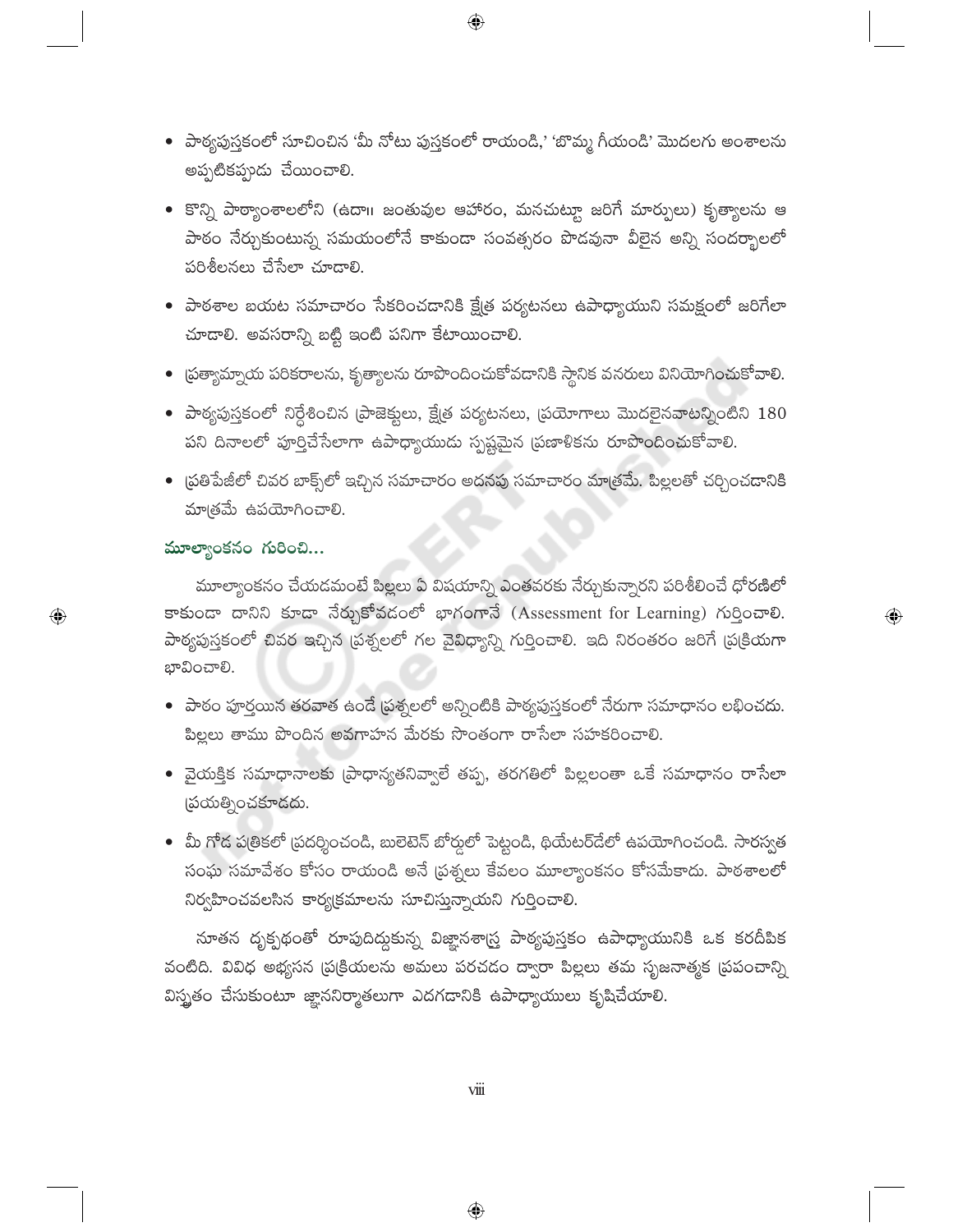

 $\bigoplus$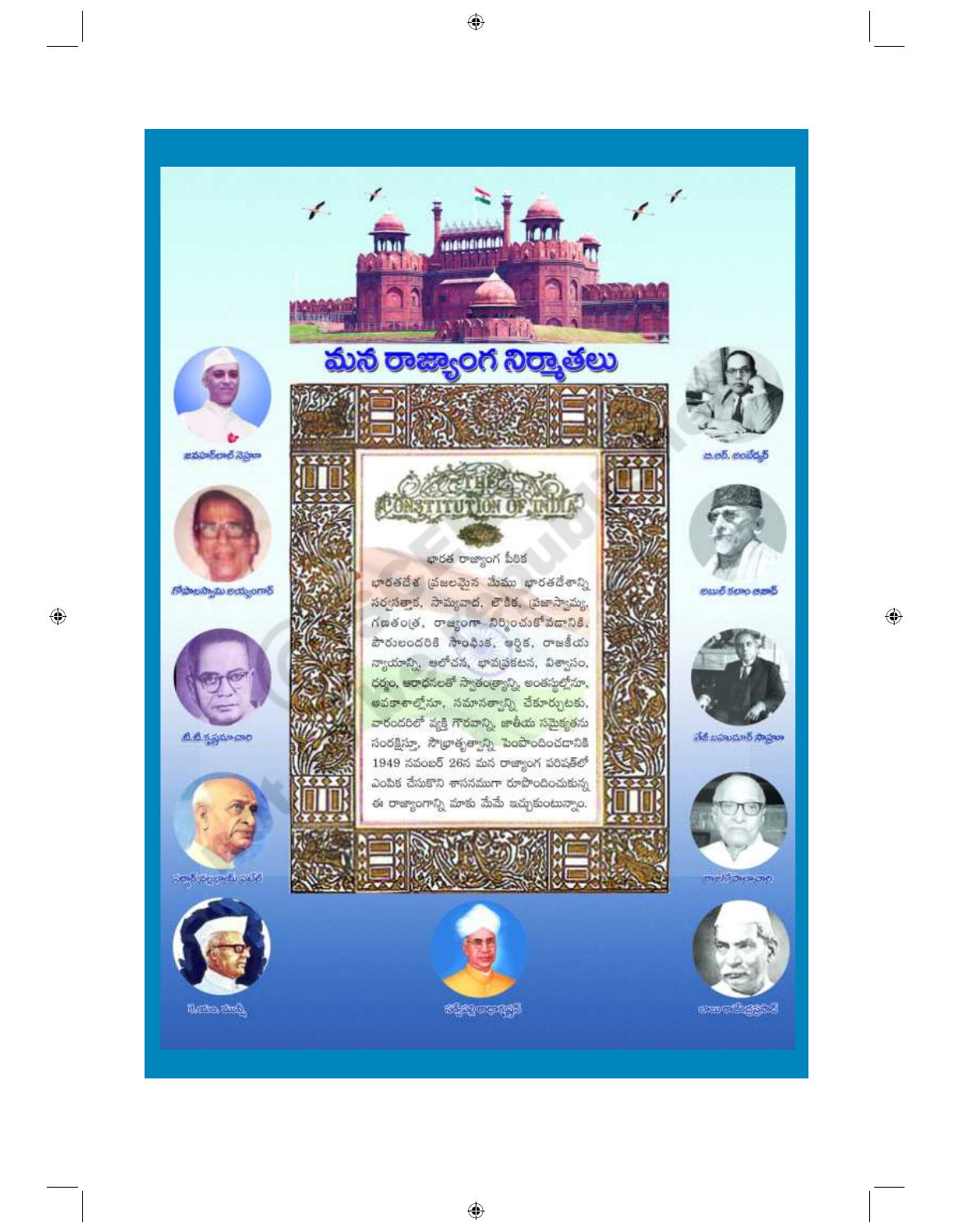

 $\bigoplus$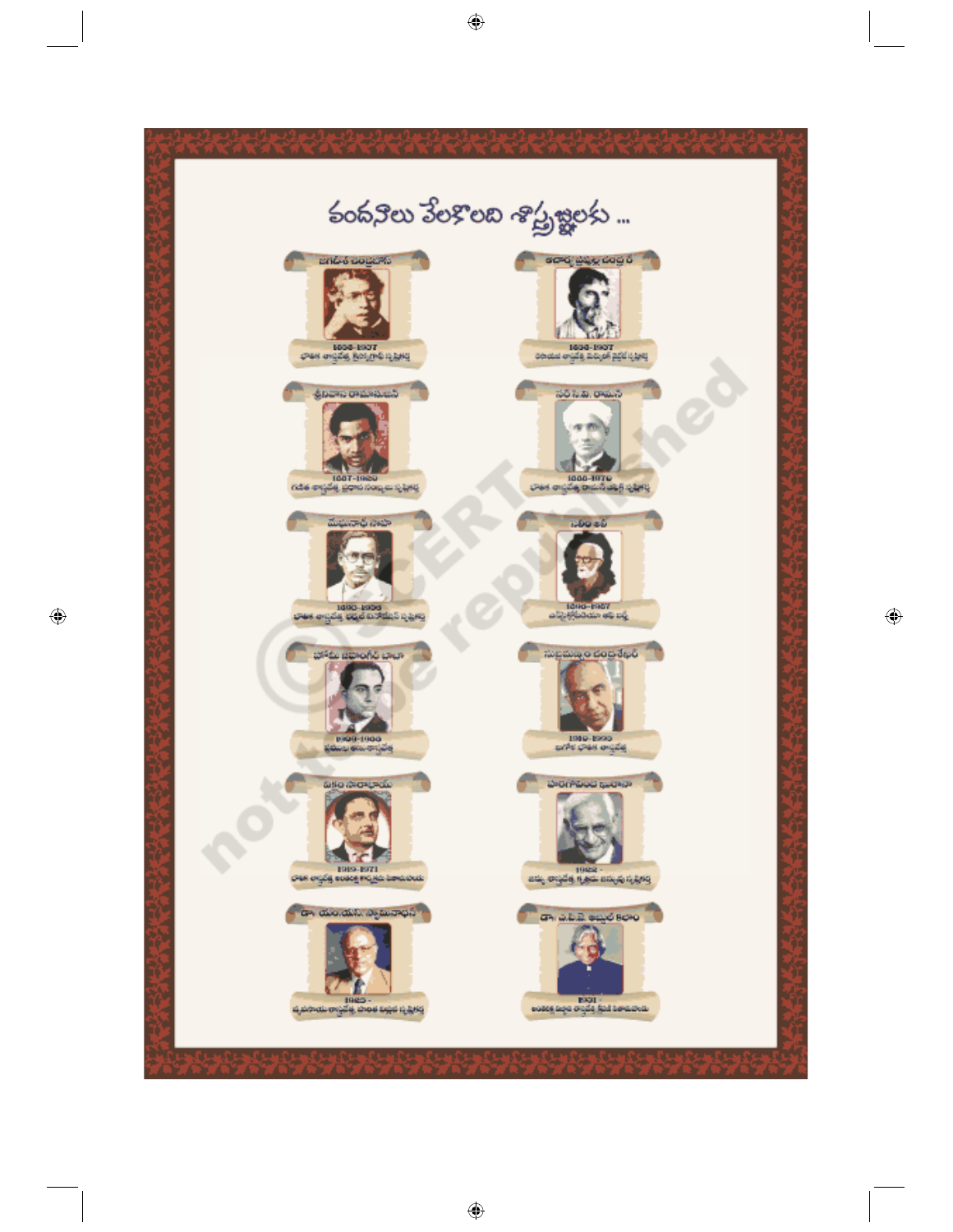|    |                                                               | <b>ఆరో</b> తరగతి<br>ప్ పాఠం ప్ పేజీలో |     | Ñ.       | lu ul                              |
|----|---------------------------------------------------------------|---------------------------------------|-----|----------|------------------------------------|
|    | $\boldsymbol{\text{w}}$ ოგონ $ \boldsymbol{\mathsf{g}}$ . సం. | <u> ವಾಠಂ ಸಿರು</u>                     | ಾಡಿ | စီစထားရွ | ನೆಲ                                |
| T  | 1                                                             | మన ఆహారం                              | 1   | 10       | జాంస్                              |
|    | 2                                                             | ಅಯನ್ಯಾಂ <b>ತಾಲತಿ</b> ಆಟಲು             | 11  | 12       | ಜಾಠ್ಷ                              |
|    | 3                                                             | వర్మం ఎక్కడి నుంచి వస్తుంది?          | 21  | 10       | ಜಾಠ್ಷ                              |
| П  | 4                                                             | <b>සට</b> ණ්ඛාව බ්බා මීට ේශයා         | 28  | 13       | ఆగష్మ                              |
|    | 5                                                             | పదార్థాలు - వస్తువులు                 | 41  | 12       | ఆగష్మ                              |
|    | 6                                                             | ഋഔര്ഠ                                 | 50  | 12       | $\mathbf{\overline{5}}$ ನಿನ್ದೆಂಬರಿ |
|    | $\overline{\mathbf{r}}$                                       | పదార్థాలను వేరుచేయడం                  | 61  | 12       | $\mathbf{\bar{5}}$ ನಿನ್ದೆಂಬರಿ      |
| Ш  | 8                                                             | దారాల నుంచి దుస్తుల దాకా              | 70  | 11       | అక్యోబర్                           |
|    | 9                                                             | మొక్కలు - భాగాలు వాటి విధులు          | 79  | 10       | <b>నవంబర్</b>                      |
|    | 10                                                            | మనచుట్టూ జలిగే మార్కులు               | 89  | 11       | <b>నవంబర్</b>                      |
|    | 11                                                            | నీరు మనకు ప్రాణాధారం                  | 101 | 11       | $\delta$ శంబర్                     |
|    | 12                                                            | ಸಾಧಾರಣ ನಿದ್ಯುತ್ ನೆಲಯಾಲು               | 109 | 12       | డిశంబర్                            |
| IV | 13                                                            | ఎలా కొలవాలో నేర్చుకుందాం              | 118 | 11       | ಜನವರಿ                              |
|    | 14                                                            | జంతువులలో చలనాలు                      | 133 | 12       | ಫಿಬ್ರವಲ                            |
|    | 15                                                            | కాంతి - నీడలు - ప్రతిబింబాలు          | 147 | 12       | ಫಿಬ್ರವಲ                            |

 $\bigoplus$ 

 $\bigoplus$ 

 $\bigoplus$ 

 $\dot{\mathbf{k}}$